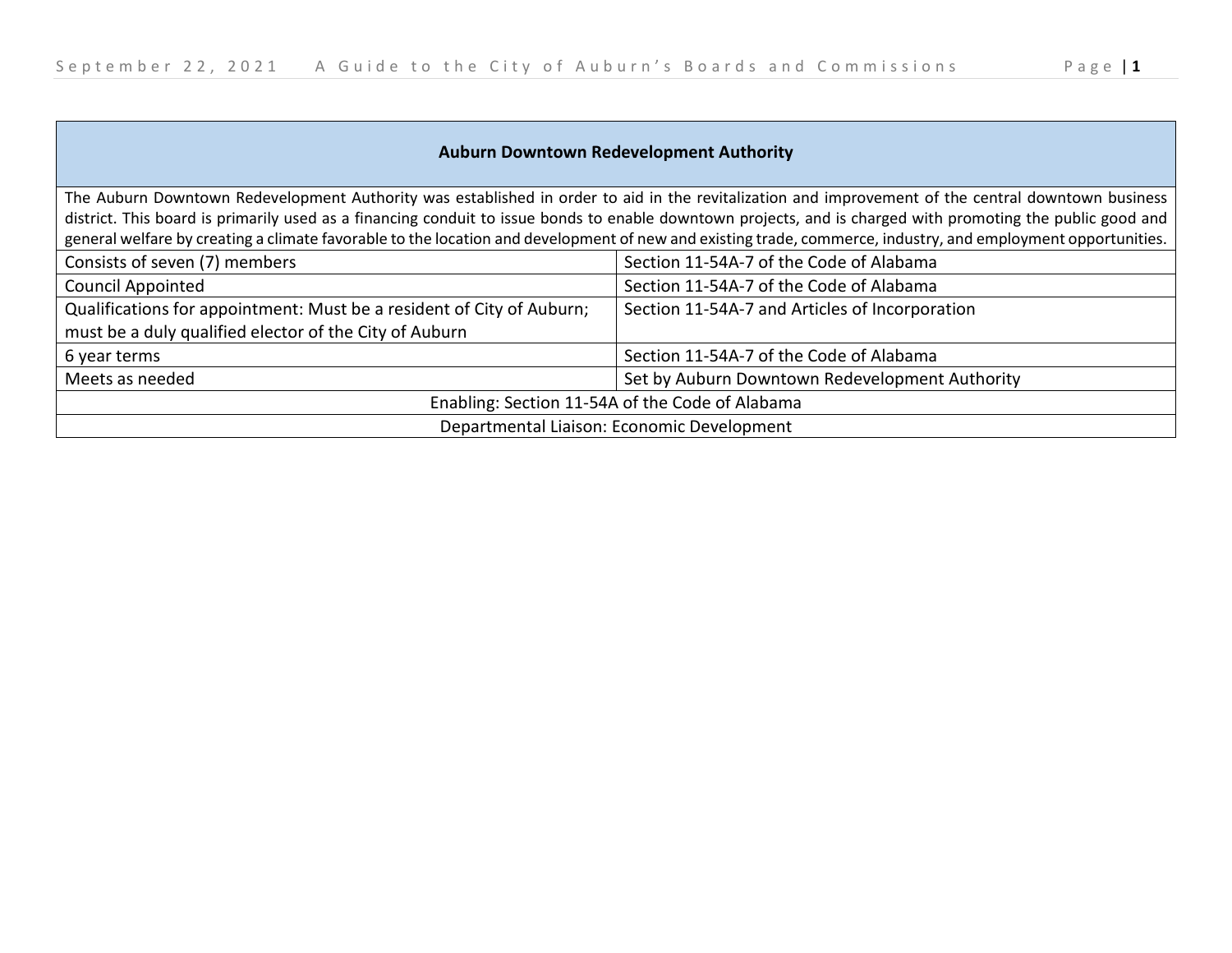| <b>Auburn Housing Authority</b>                                                                                                                                                                                                                                                                                                                                                                                                                                      |                                        |
|----------------------------------------------------------------------------------------------------------------------------------------------------------------------------------------------------------------------------------------------------------------------------------------------------------------------------------------------------------------------------------------------------------------------------------------------------------------------|----------------------------------------|
| The Auburn Housing Authority provides decent and safe rental housing for eligible low-income families, the elderly, and persons with disabilities.                                                                                                                                                                                                                                                                                                                   |                                        |
| Mayor Appointed                                                                                                                                                                                                                                                                                                                                                                                                                                                      | Section 24-1-24 of the Code of Alabama |
| Consists of five (5) members                                                                                                                                                                                                                                                                                                                                                                                                                                         | Section 24-1-24 of the Code of Alabama |
| 5 year terms                                                                                                                                                                                                                                                                                                                                                                                                                                                         | Section 24-1-24 of the Code of Alabama |
| Qualifications for appointment: Appointees may NOT be a city official;<br>A commissioner of the Housing Authority may not "acquire any<br>interest, direct or indirect, in any housing project or in any property<br>included or planned to be included in any project, nor shall he have any<br>interest, direct or indirect, in any contract or proposed contract for<br>materials or services to be furnished or used in connection with any<br>housing project." | Section 24-1-24 of the Code of Alabama |
| One commissioner is to be a public housing resident or housing<br>assistance resident                                                                                                                                                                                                                                                                                                                                                                                | 24-1-24.1 of the Code of Alabama       |
| Meets on the last Tuesday of the month at 12:00 p.m.                                                                                                                                                                                                                                                                                                                                                                                                                 | Set by Housing Authority               |
| Enabling: Title 24 Chapter 1 Article 2 of the Code of Alabama                                                                                                                                                                                                                                                                                                                                                                                                        |                                        |
| Departmental Liaison: Economic Development                                                                                                                                                                                                                                                                                                                                                                                                                           |                                        |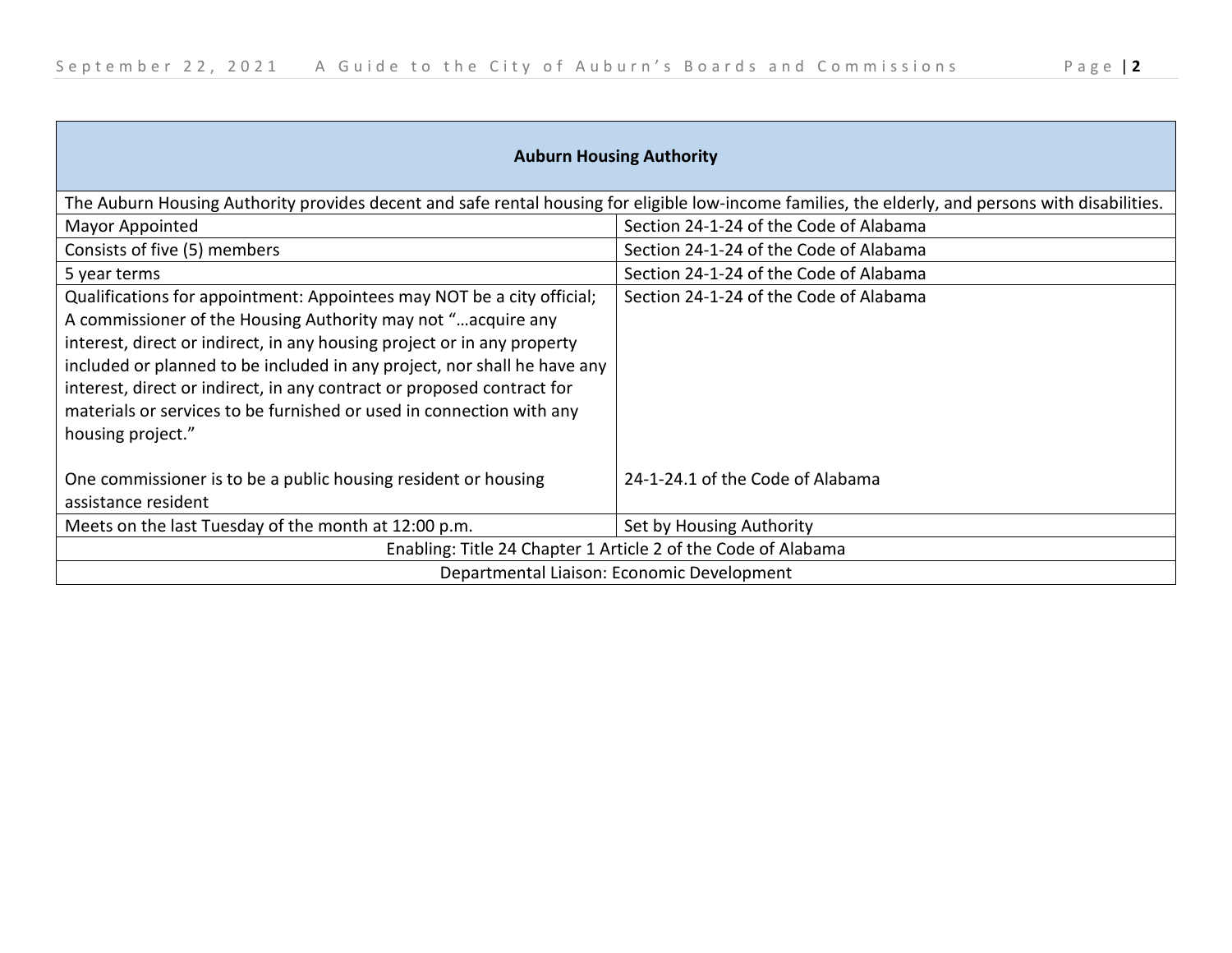| <b>Board of Education</b>                                                                                                                                                                                                                                                                                                                                                                                                                                                               |                                                                       |
|-----------------------------------------------------------------------------------------------------------------------------------------------------------------------------------------------------------------------------------------------------------------------------------------------------------------------------------------------------------------------------------------------------------------------------------------------------------------------------------------|-----------------------------------------------------------------------|
| The City of Auburn Board of Education was established for the administration and management of local public schools.                                                                                                                                                                                                                                                                                                                                                                    |                                                                       |
| Council Appointed (appointed in April)                                                                                                                                                                                                                                                                                                                                                                                                                                                  | Section 16-11-3 of the Code of Alabama, 1975, as amended;             |
|                                                                                                                                                                                                                                                                                                                                                                                                                                                                                         | Section 2-83 of the Auburn City Code                                  |
| Consists of five (5) members                                                                                                                                                                                                                                                                                                                                                                                                                                                            | Section 16-11-2 of the Code of Alabama, 1975, as amended;             |
|                                                                                                                                                                                                                                                                                                                                                                                                                                                                                         | Section 2-83 of the Auburn City Code                                  |
| 5 year term                                                                                                                                                                                                                                                                                                                                                                                                                                                                             | Section 16-11-3 of the Code of Alabama, 1975, as amended;             |
|                                                                                                                                                                                                                                                                                                                                                                                                                                                                                         | Section 2-83 of the Auburn City Code                                  |
| <b>Qualifications for Appointment:</b>                                                                                                                                                                                                                                                                                                                                                                                                                                                  | Section 16-11-2 of the Code of Alabama                                |
| 1. Is an Auburn resident<br>2. Is not a City Council member<br>Is a person of good moral character<br>3.<br>Has obtained a high school diploma or its equivalent<br>4.<br>Is not employed by that city board of education<br>5.<br>Is not serving on the governing board of a private elementary or<br>6.<br>secondary educational institution<br>7. Is not on the National Sex Offender Registry or the State Sex<br><b>Offender Registry</b><br>8. Has not been convicted of a felony |                                                                       |
| Meets on the 2 <sup>nd</sup> Tuesday of each month at 6:00 p.m. in the Auburn                                                                                                                                                                                                                                                                                                                                                                                                           | Set by the Board of Education, Section 16-11-5 of the Code of Alabama |
| High School Multimedia Room                                                                                                                                                                                                                                                                                                                                                                                                                                                             |                                                                       |
| Enabling: Section 16-11 of the Code of Alabama and Chapter 2 Article III Division 2 of the Auburn City Code                                                                                                                                                                                                                                                                                                                                                                             |                                                                       |
| Departmental Liaison: Office of the City Manager                                                                                                                                                                                                                                                                                                                                                                                                                                        |                                                                       |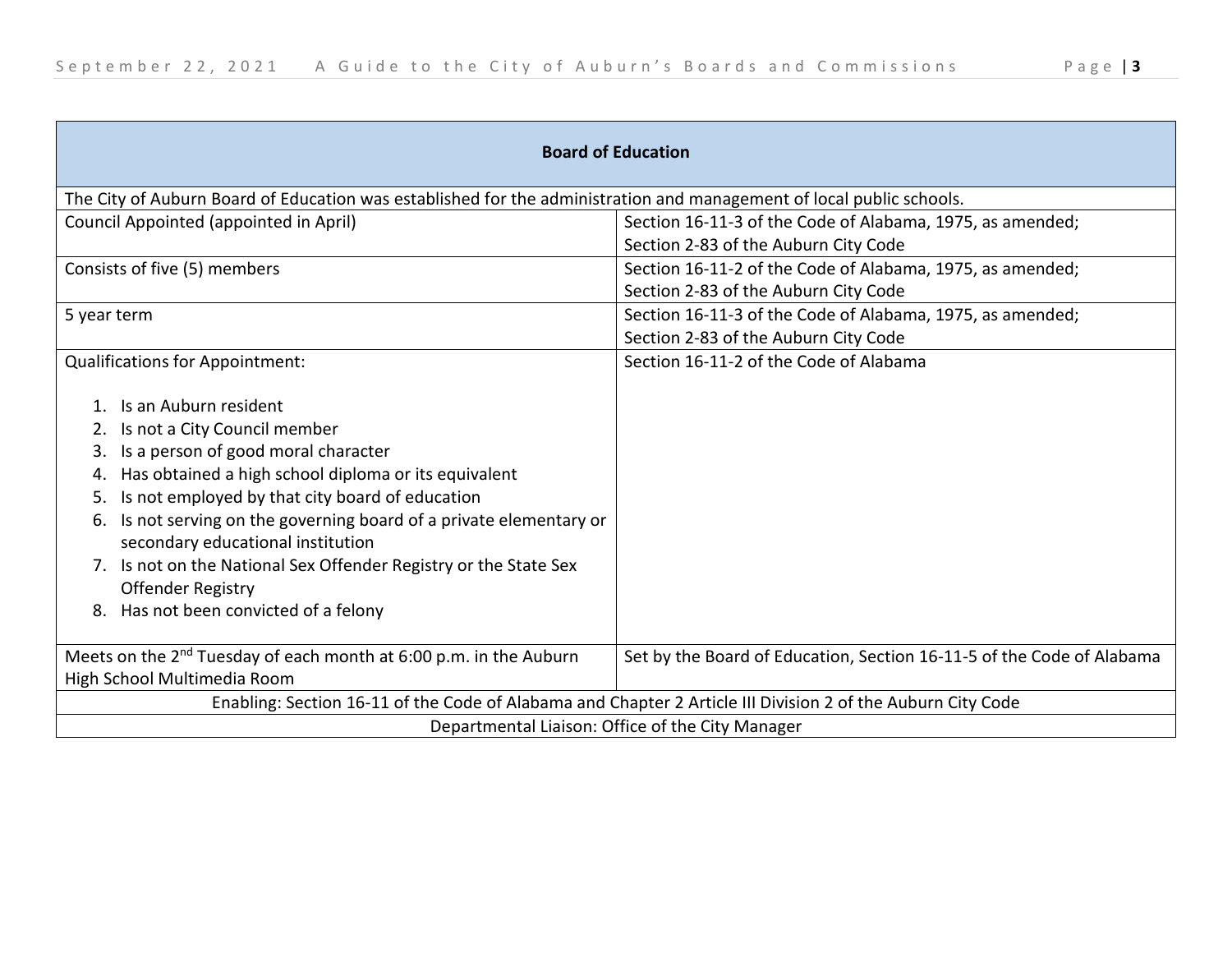| <b>Board of Zoning Adjustment</b>                                                                                                          |                                            |  |
|--------------------------------------------------------------------------------------------------------------------------------------------|--------------------------------------------|--|
| The Board of Zoning Adjustment is quasi-judicial and serves to hear and decide on cases that are exceptions to current zoning regulations. |                                            |  |
| Consists of five (5) members and two (2) supernumerary positions                                                                           | Section 11-52-80(a) of the Code of Alabama |  |
| <b>Council Appointed</b>                                                                                                                   | Section 11-52-80(a) of the Code of Alabama |  |
| Qualifications for Appointment: Must be a resident of the City of                                                                          | Section 11-52-80(a) of the Code of Alabama |  |
| Auburn; Must be a qualified elector of the City of Auburn                                                                                  |                                            |  |
| 3 year terms                                                                                                                               | Section 11-52-80(a) of the Code of Alabama |  |
| Meets the 1 <sup>st</sup> Wednesday of every month at 4:30 p.m. in the Council                                                             | Meetings called by board chairman          |  |
| Chambers                                                                                                                                   | Section 11-52-80(b) of the Code of Alabama |  |
| Enabling: Section 11-52-80 through 11-52-81 of the Code of Alabama                                                                         |                                            |  |
| Departmental Liaison: Planning                                                                                                             |                                            |  |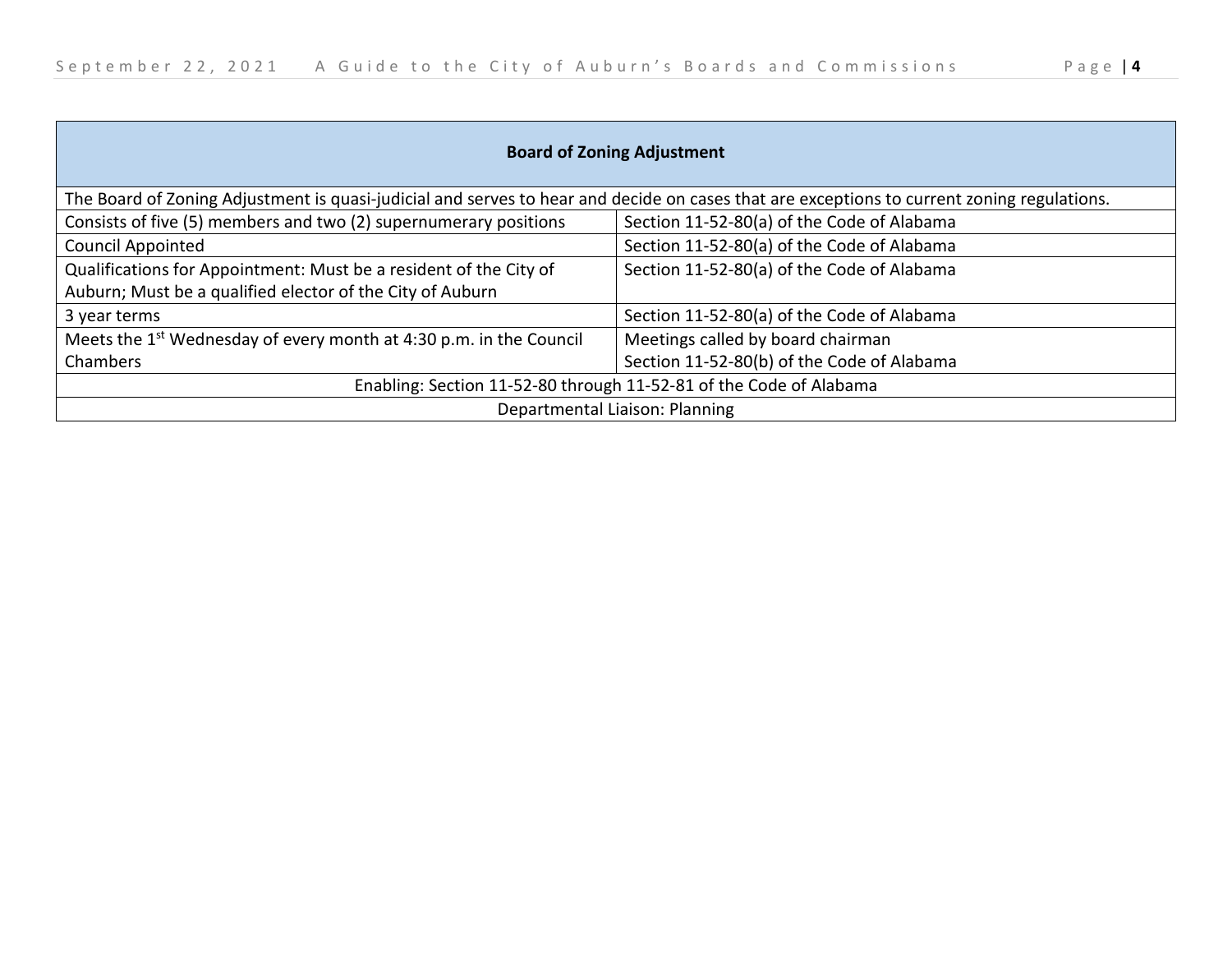| <b>Building Board of Adjustments</b>                                                                                                                                                                                                                                                                                                                                                                 |                                                                                                                                             |
|------------------------------------------------------------------------------------------------------------------------------------------------------------------------------------------------------------------------------------------------------------------------------------------------------------------------------------------------------------------------------------------------------|---------------------------------------------------------------------------------------------------------------------------------------------|
| This board is responsible for hearing appeals of rulings made by City of Auburn Building Officials interpreting the following Codes: International<br>Building Code, International Residential Code, International Plumbing Code, International Mechanical Code, International Fuel Gas Code,<br>International Fire Code, International Property Maintenance Code, and the National Electrical Code. |                                                                                                                                             |
| Consists of five (5) members                                                                                                                                                                                                                                                                                                                                                                         | Section 5-19 of the Auburn City Code                                                                                                        |
| <b>Council Appointed</b>                                                                                                                                                                                                                                                                                                                                                                             | Section 5-19 of the Auburn City Code                                                                                                        |
| Qualifications for appointment: The board must consist of (2)<br>architects, (2) engineers from different areas of specialization, and a<br>general contractor.                                                                                                                                                                                                                                      | Section 5-19 of the Auburn City Code                                                                                                        |
| 4 year terms                                                                                                                                                                                                                                                                                                                                                                                         | Section 5-19 of the Auburn City Code                                                                                                        |
| Meets as needed at 4:30 p.m. in the DSB Conference Room                                                                                                                                                                                                                                                                                                                                              | Meetings called by Board Chairman, must meet within ten days after a<br>notice of appeal is received - Section 5-20 of the Auburn City Code |
| Enabling: Chapter 5, Article II of the Auburn City Code                                                                                                                                                                                                                                                                                                                                              |                                                                                                                                             |
| Departmental Liaison: Inspection Services Division of the Development Services Department                                                                                                                                                                                                                                                                                                            |                                                                                                                                             |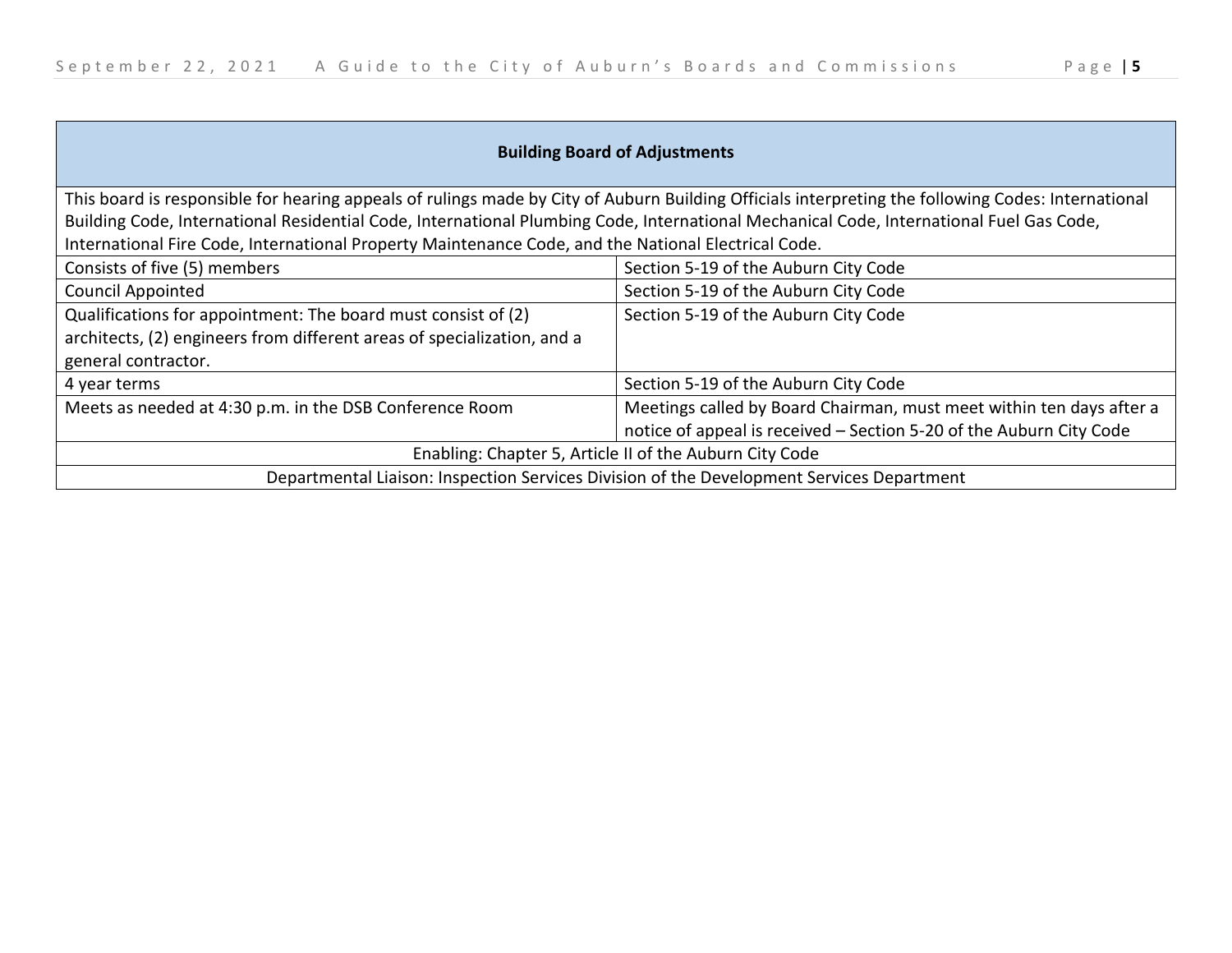$\sim$ 

| <b>Cemeteries Advisory Board</b>                                                                                                                                                                                                             |                                                                        |  |
|----------------------------------------------------------------------------------------------------------------------------------------------------------------------------------------------------------------------------------------------|------------------------------------------------------------------------|--|
| The Cemeteries Advisory Board was established to give recommendations to the Parks and Recreation Director, the City Manager, the Mayor and                                                                                                  |                                                                        |  |
| the Governing Body in regards to ownership, regulation, and maintenance of all cemeteries owned by the city.                                                                                                                                 |                                                                        |  |
| Consists of five (5) members                                                                                                                                                                                                                 | Section 6-30(a) of the Auburn City Code                                |  |
| <b>Council Appointed</b>                                                                                                                                                                                                                     | Section 6-30(c) of the Auburn City Code                                |  |
| Qualifications for Appointment: No member of the board shall be<br>eligible for appointment or election to any other board created by<br>ordinance of the city, nor shall employees of the city be eligible for<br>appointment to the board. | Section 6-30(d) of the Auburn City Code                                |  |
| 4 year terms                                                                                                                                                                                                                                 | Section 6-30(b) of Auburn City Code                                    |  |
| Meets the 1 <sup>st</sup> Monday of each month at 4:00 p.m. at the Harris Center                                                                                                                                                             | Meeting times set by board, shall meet monthly with the Parks Director |  |
|                                                                                                                                                                                                                                              | - Section 6-31 of the Auburn City Code                                 |  |
| Enabling: Section 6-32 of the Auburn City Code                                                                                                                                                                                               |                                                                        |  |
| Departmental Liaison: Parks and Recreation                                                                                                                                                                                                   |                                                                        |  |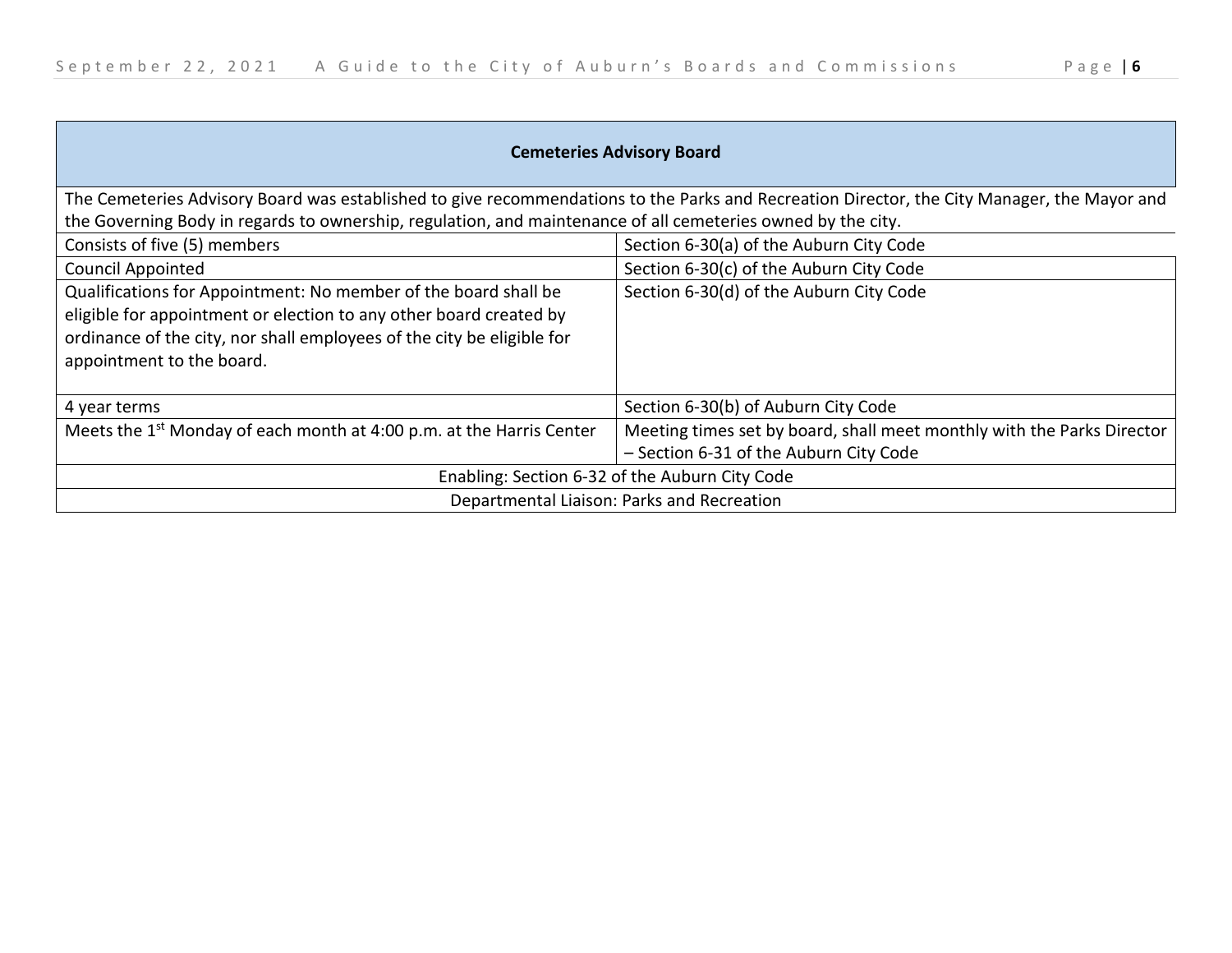| <b>Commercial Development Authority</b>                                                                                                              |                                          |
|------------------------------------------------------------------------------------------------------------------------------------------------------|------------------------------------------|
| The Commercial Development Authority is tasked to acquire, own, and lease property for the purpose of promoting trade and commerce by                |                                          |
| inducing commercial enterprises to locate new facilities in any municipality and expand existing facilities in any municipality.                     |                                          |
| Consists of five (5) members                                                                                                                         | Section 11-54-176 of the Code of Alabama |
| <b>Council Appointed</b>                                                                                                                             | Section 11-54-176 of the Code of Alabama |
| Qualifications for Appointment: No officer of the state or of any county<br>or municipality shall, during his tenure as such officer, be eligible to | Section 11-54-176 of the Code of Alabama |
| serve as a director. Each director must be a duly qualified elector of the                                                                           |                                          |
| authorizing municipality.                                                                                                                            |                                          |
| 4 year terms                                                                                                                                         | Section 11-54-176 of the Code of Alabama |
| Meets as needed in OCM Conference Room                                                                                                               | Set by board                             |
| Enabling: Title 11 Chapter 54 Article 6 of the Code of Alabama                                                                                       |                                          |
| Departmental Liaison: Development Services Department                                                                                                |                                          |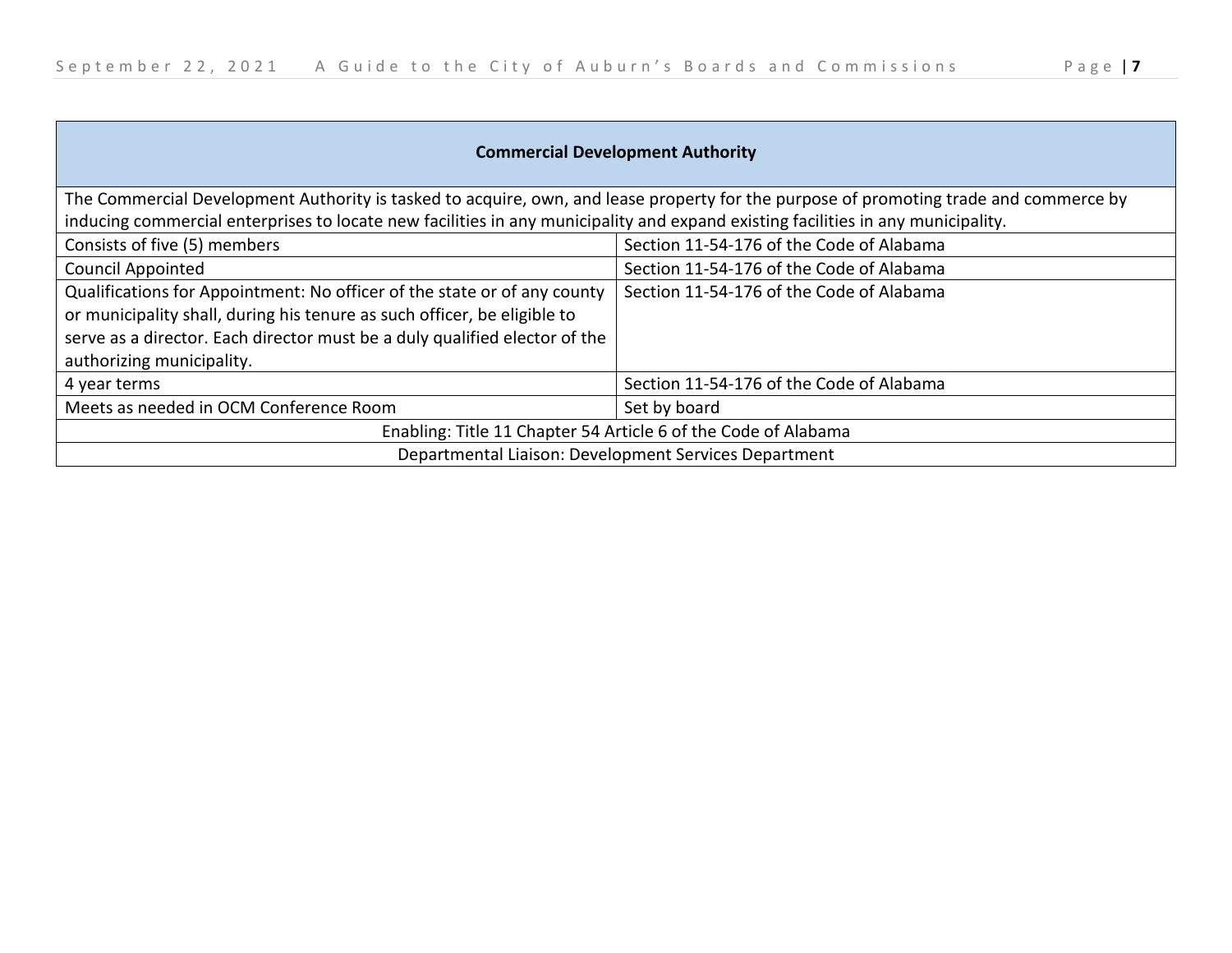| <b>Downtown Design Review Committee</b>                                                                                                                                                                                                                                                                                                                                               |                                         |  |
|---------------------------------------------------------------------------------------------------------------------------------------------------------------------------------------------------------------------------------------------------------------------------------------------------------------------------------------------------------------------------------------|-----------------------------------------|--|
| The Committee reviews design standards and development proposals for downtown districts and offers design suggestions.                                                                                                                                                                                                                                                                |                                         |  |
| Consists of five (5) members                                                                                                                                                                                                                                                                                                                                                          | Resolution No. 18-100                   |  |
| <b>Council and Manager Appointed</b>                                                                                                                                                                                                                                                                                                                                                  | Resolution No. 18-100                   |  |
| Qualifications for Appointment: Members must be knowledgeable in<br>one or more of the following fields: urban planning, urban design,<br>architecture and downtown redevelopment. A minimum of two (2)<br>such appointees shall possess degrees and certifications necessary to<br>demonstrate expertise in urban planning, urban design, architecture<br>and downtown redevelopment | Resolution No. 18-100                   |  |
| 6 year terms                                                                                                                                                                                                                                                                                                                                                                          | Resolution No. 18-100                   |  |
| Meets as needed at 3:30 p.m. on Tuesdays at the Development<br>Services Building Conference Room                                                                                                                                                                                                                                                                                      | Meets as needed - Resolution No. 18-100 |  |
| Enabling: Resolution No. 18-100 of the Auburn City Council                                                                                                                                                                                                                                                                                                                            |                                         |  |
| Departmental Liaison: Planning                                                                                                                                                                                                                                                                                                                                                        |                                         |  |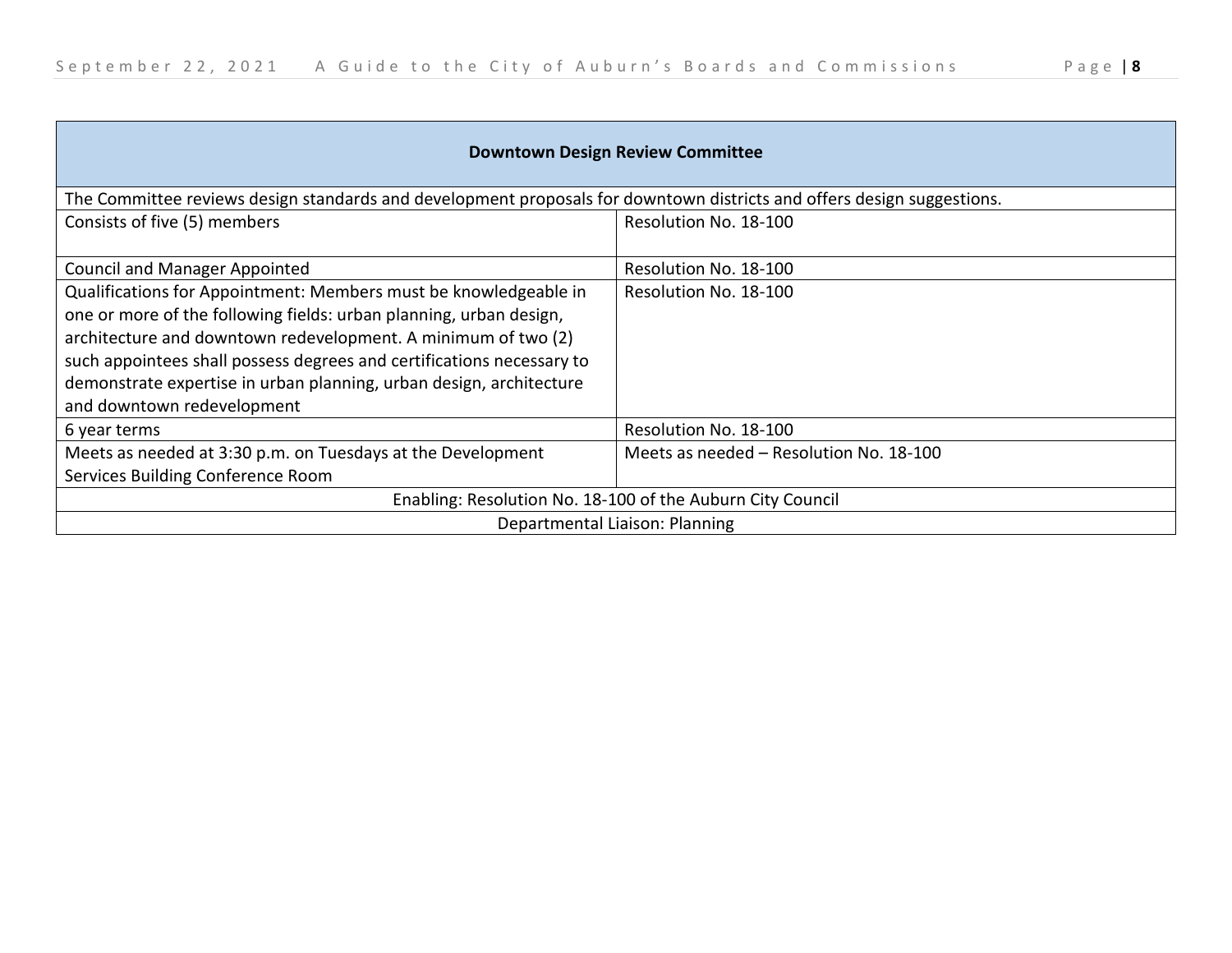| East Alabama Mental Health Board                                                                                              |                                                        |
|-------------------------------------------------------------------------------------------------------------------------------|--------------------------------------------------------|
| The Mental Health Board is authorized to establish, construct, maintain and operate mental health facilities in East Alabama. |                                                        |
| Consists of nine (9) members, with three (3) from Auburn                                                                      | Section 22-51-8 of the Code of Alabama                 |
|                                                                                                                               |                                                        |
| <b>Council Appointed</b>                                                                                                      | Section 22-51-8 of the Code of Alabama                 |
| Qualifications for Appointment: Every member of the board of                                                                  | Section 22-51-8 of the Code of Alabama                 |
| directors must be a resident of the area which he represents and which                                                        |                                                        |
| is to be served by the proposed facilities                                                                                    |                                                        |
| 6 year terms                                                                                                                  | Section 22-51-8 of the Code of Alabama                 |
| Meets the 3 <sup>rd</sup> Thursday of each month in EAMH-HR Board Room                                                        | Meets monthly - Section 22-51-9 of the Code of Alabama |
| Enabling: Section 22-51 of the Code of Alabama                                                                                |                                                        |
| Departmental Liaison: None                                                                                                    |                                                        |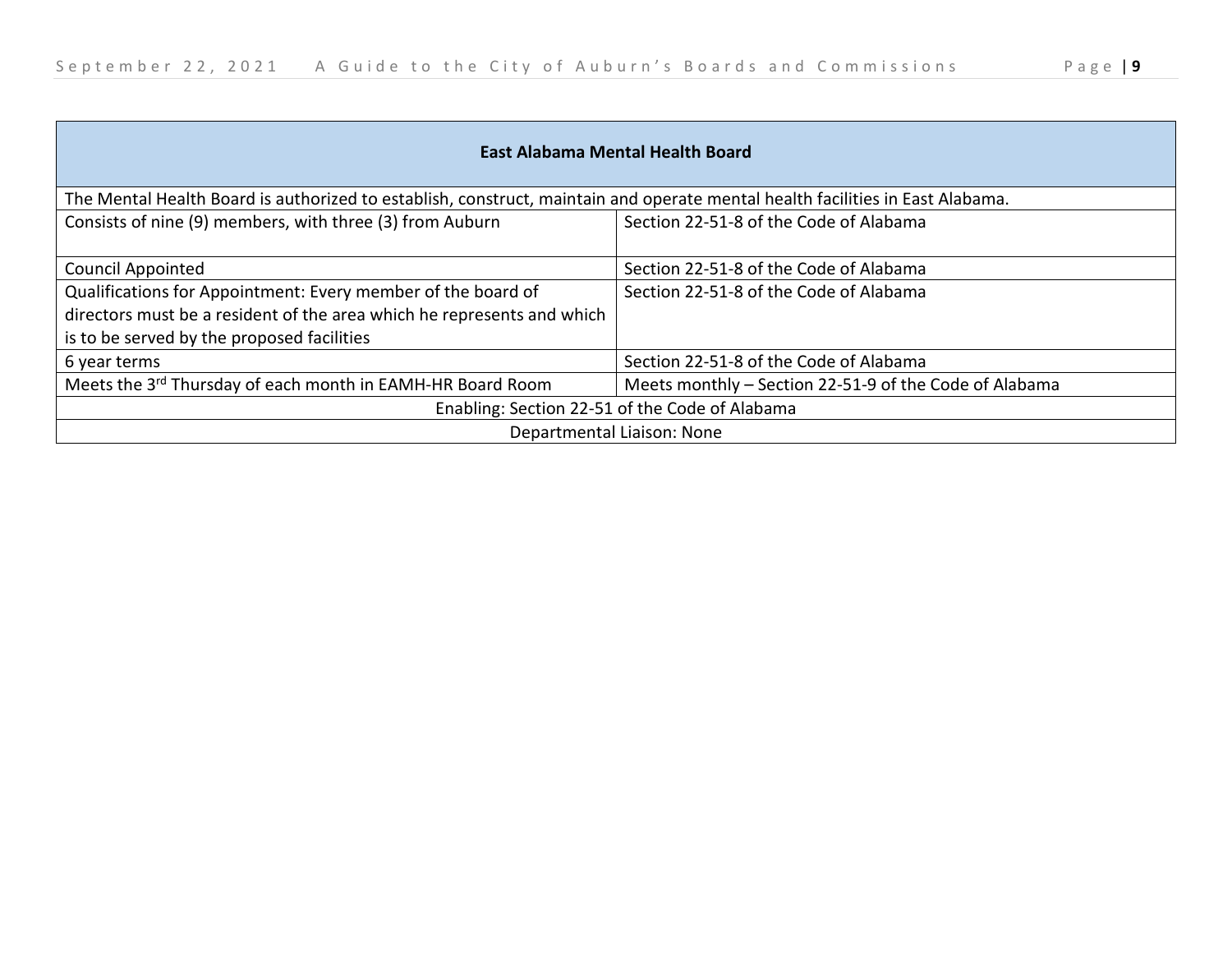$\mathcal{L}$ 

| <b>Educational Building Authority</b>                                                                                                          |                                        |
|------------------------------------------------------------------------------------------------------------------------------------------------|----------------------------------------|
| This authority was established as a financing conduit to provide assistance for improvements to educational institutions within the designated |                                        |
| geographic boundaries.                                                                                                                         |                                        |
| Consists of three (3) members                                                                                                                  | Section 16-17-5 of the Code of Alabama |
| Council appointed                                                                                                                              | Section 16-17-5 of the Code of Alabama |
| Qualifications for Appointment: Each director must be a qualified                                                                              | Section 16-17-5 of the Code of Alabama |
| elector and the owner of real property in the determining municipality.                                                                        |                                        |
| 6 year terms                                                                                                                                   | Section 16-17-5 of the Code of Alabama |
| Meets as needed                                                                                                                                | Set by Board                           |
| Enabling: Section 16-17 of the Code of Alabama                                                                                                 |                                        |
| Departmental Liaison: Economic Development                                                                                                     |                                        |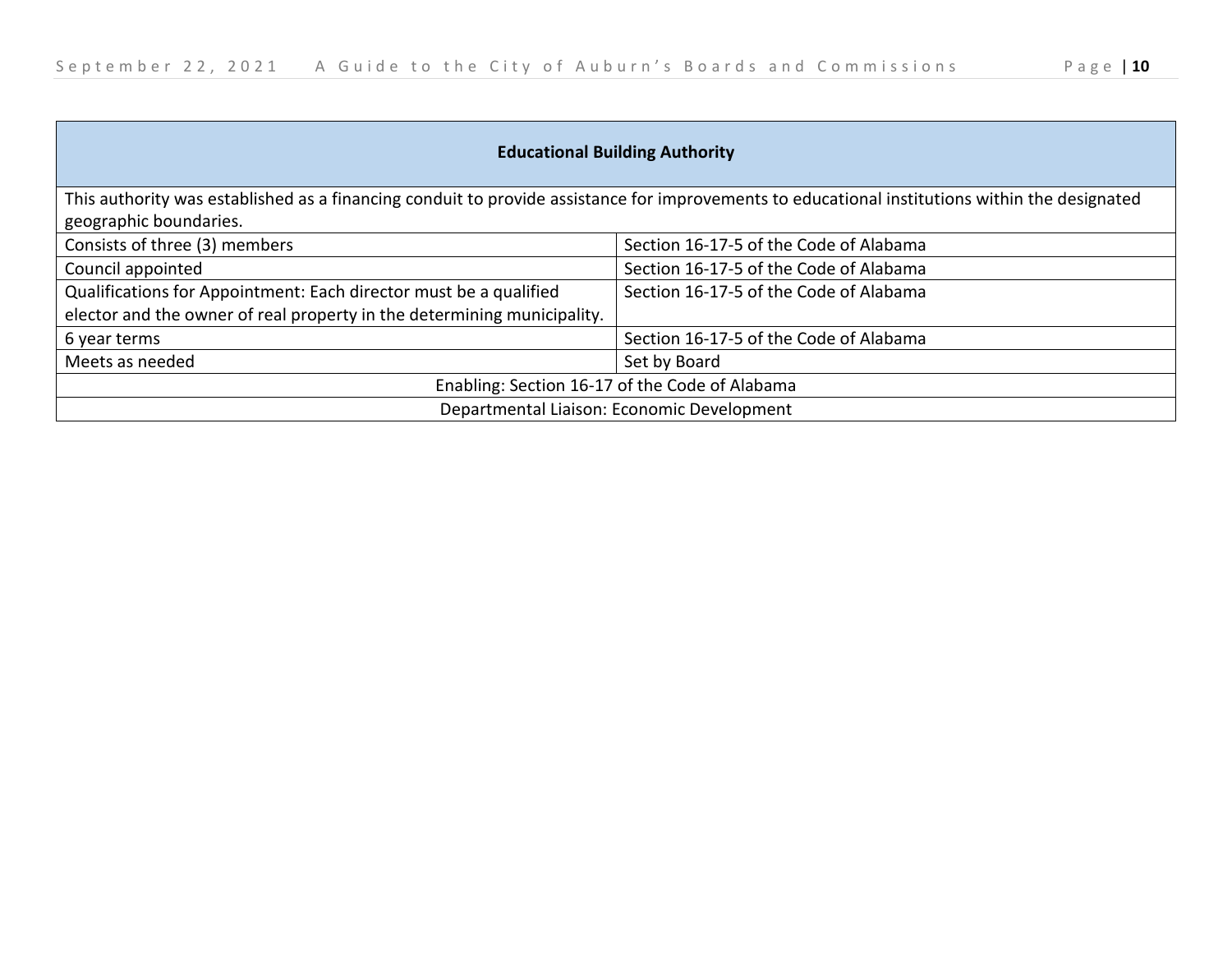| <b>Greenspace Advisory Board</b>                                                                                                            |                                          |
|---------------------------------------------------------------------------------------------------------------------------------------------|------------------------------------------|
| The Greenspace Advisory Board was initiated by the City Council to promote the beautification of the community. This board advises the City |                                          |
| Council on land acquisition & utilization for greenspace purposes, the maintenance of streams and waterways, the creation of new sidewalks, |                                          |
| and more. This board also recommends changes to the Greenspace/Greenway Plan and projects that are part of that plan.                       |                                          |
| Consists of seven (7) members                                                                                                               | Section 2-121(1) of the Auburn City Code |
| Council appointed                                                                                                                           | Section 2-121(3) of the Auburn City Code |
| Qualifications for Appointment: Employees of the City of Auburn shall                                                                       | Section 2-121(3) of the Auburn City Code |
| not be eligible for appointment to the board                                                                                                |                                          |
| 4 year terms                                                                                                                                | Section 2-121(2) of the Auburn City Code |
| Meets the 3 <sup>rd</sup> Tuesday of each month at noon at the Harris Center                                                                | Set by Board                             |
| Enabling: Chapter 2 Article III Division 6 of the Auburn City Code                                                                          |                                          |
| Departmental Liaison: Parks and Recreation                                                                                                  |                                          |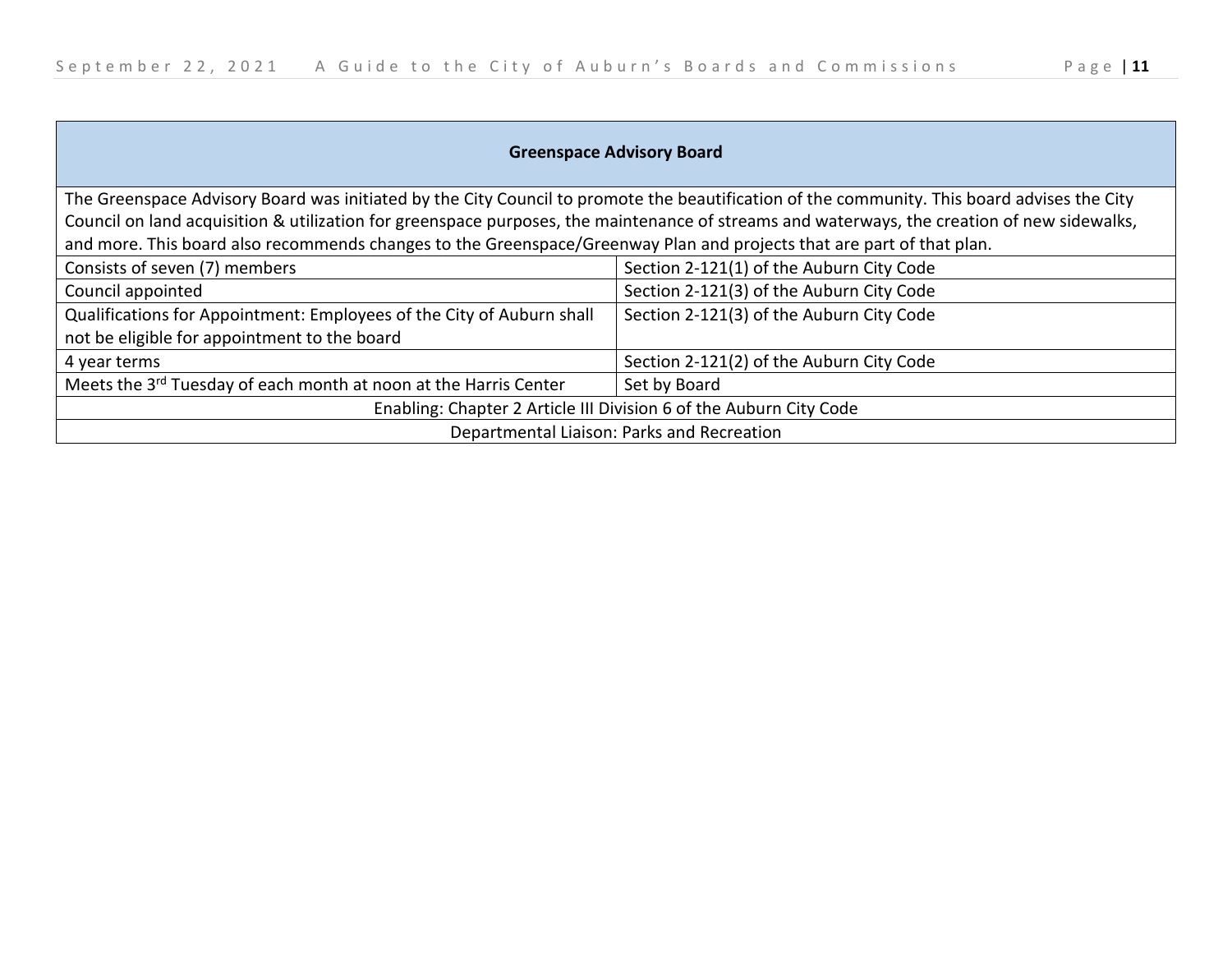| <b>Historic Preservation Commission</b>                                                                                                  |                                           |
|------------------------------------------------------------------------------------------------------------------------------------------|-------------------------------------------|
| The Historic Preservation Commission was formed to recommend enhancements and protections to the North College Street Historic District. |                                           |
| Consists of seven (7) members                                                                                                            | Not less than seven (7) members           |
|                                                                                                                                          | Section 11-68-3(a) of the Code of Alabama |
| Mayor nominated, Council appointed                                                                                                       | Section 11-68-3(b) Code of Alabama;       |
|                                                                                                                                          | Section 2-117 of the Auburn City Code     |
| Qualifications for Appointment: Members shall have demonstrated                                                                          | Section 2-115 of the Auburn City Code     |
| training or experience in the fields of history, architecture,                                                                           |                                           |
| architectural history, urban planning, archaeology, law or shall be                                                                      |                                           |
| residents of an historic district or property. Not more than one-fifth of                                                                |                                           |
| the members of the commission shall be public officials.                                                                                 |                                           |
| 3 year terms                                                                                                                             | Section 11-68-3(c) of the Code of Alabama |
| Meets the 2 <sup>nd</sup> Tuesday of each month at 4:00 p.m. in the DSB                                                                  | Set by Board                              |
| Enabling: Chapter 2 Article III Division 5 of the Auburn City Code                                                                       |                                           |
| Departmental Liaison: Planning                                                                                                           |                                           |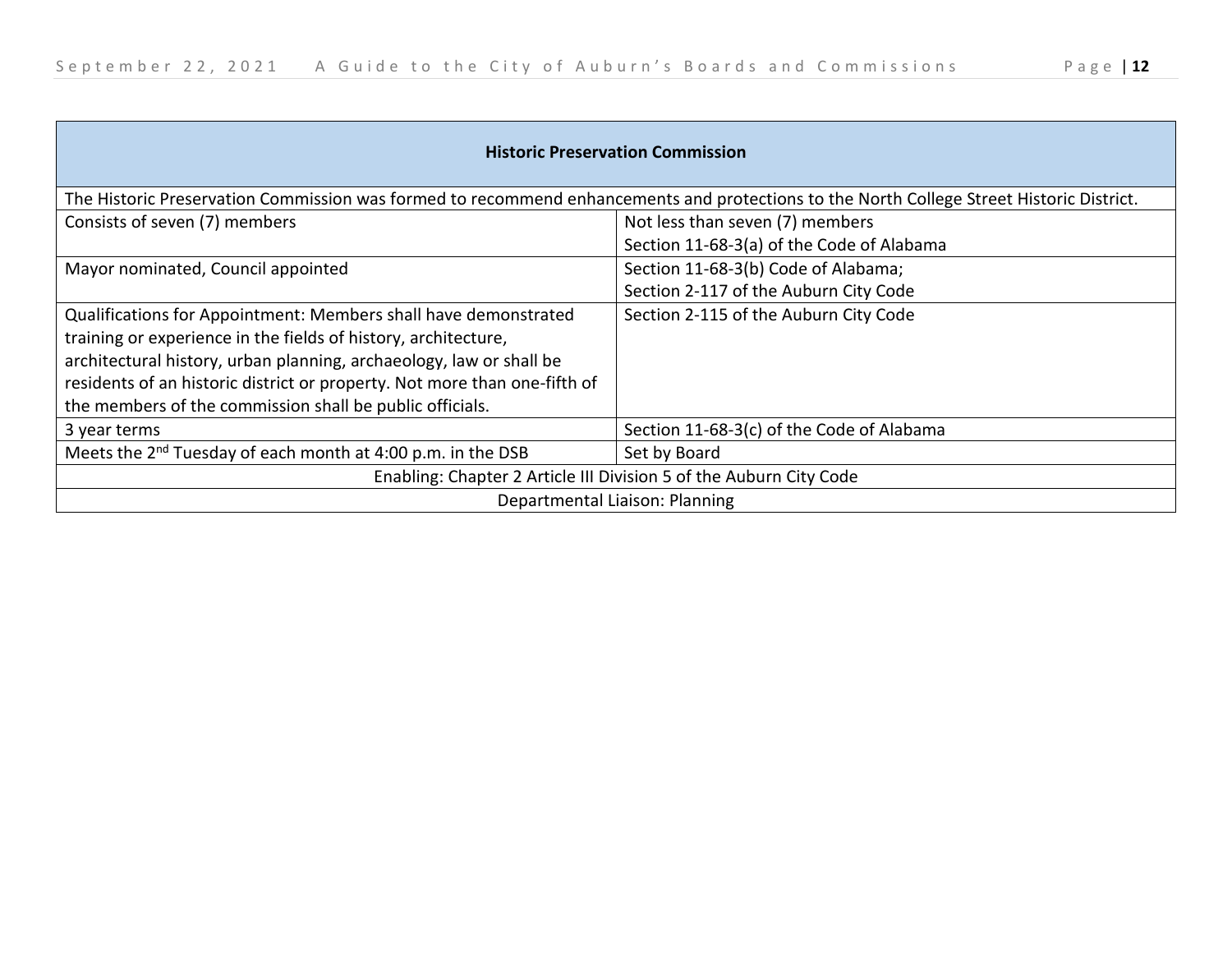$\overline{\phantom{a}}$ 

| <b>Indian Pines Recreation Authority</b>                                                                                                            |                                                         |
|-----------------------------------------------------------------------------------------------------------------------------------------------------|---------------------------------------------------------|
| This authority was established in order to oversee the joint operation of the Indian Pines facility between the City of Auburn and the City of      |                                                         |
| Opelika. An authority of this nature is created in order to acquire, finance, refinance, provide for, establish, install, and/or manage a specified |                                                         |
| recreational area.                                                                                                                                  |                                                         |
| Consists of five (5) members, with two (2) from the City of Auburn                                                                                  | Section 11-47-217; Section 11-47-215(8) Code of Alabama |
| Council appointed                                                                                                                                   | Section 11-47-215 (1) Code of Alabama                   |
| Qualifications for Appointment: The board consists of a total 5                                                                                     | Established by Board incorporation documents            |
| members. Two selected by the City of Auburn and two selected by the                                                                                 |                                                         |
| City of Opelika.                                                                                                                                    |                                                         |
| All but one member will be appointed by the<br>$\circ$                                                                                              |                                                         |
| governing bodies of the municipalities                                                                                                              |                                                         |
| The appointed members will select the final member<br>$\circ$                                                                                       |                                                         |
| of the board                                                                                                                                        |                                                         |
| Must be residents of the municipality he or she represents<br>$\blacksquare$                                                                        |                                                         |
| While serving on this board, members may not be an officer<br>$\overline{\phantom{a}}$                                                              |                                                         |
| of the state or any county, city or town therein                                                                                                    |                                                         |
| 4 year terms                                                                                                                                        | Section 11-47-215(8) Code of Alabama                    |
| Meets the 3 <sup>rd</sup> Tuesday of each month at 4:00 p.m. in the Indian Pines                                                                    | Set by Board                                            |
| <b>Board Room</b>                                                                                                                                   |                                                         |
| Enabling: Section 11-47-218 of the Code of Alabama                                                                                                  |                                                         |
| Departmental Liaison: Parks and Recreation                                                                                                          |                                                         |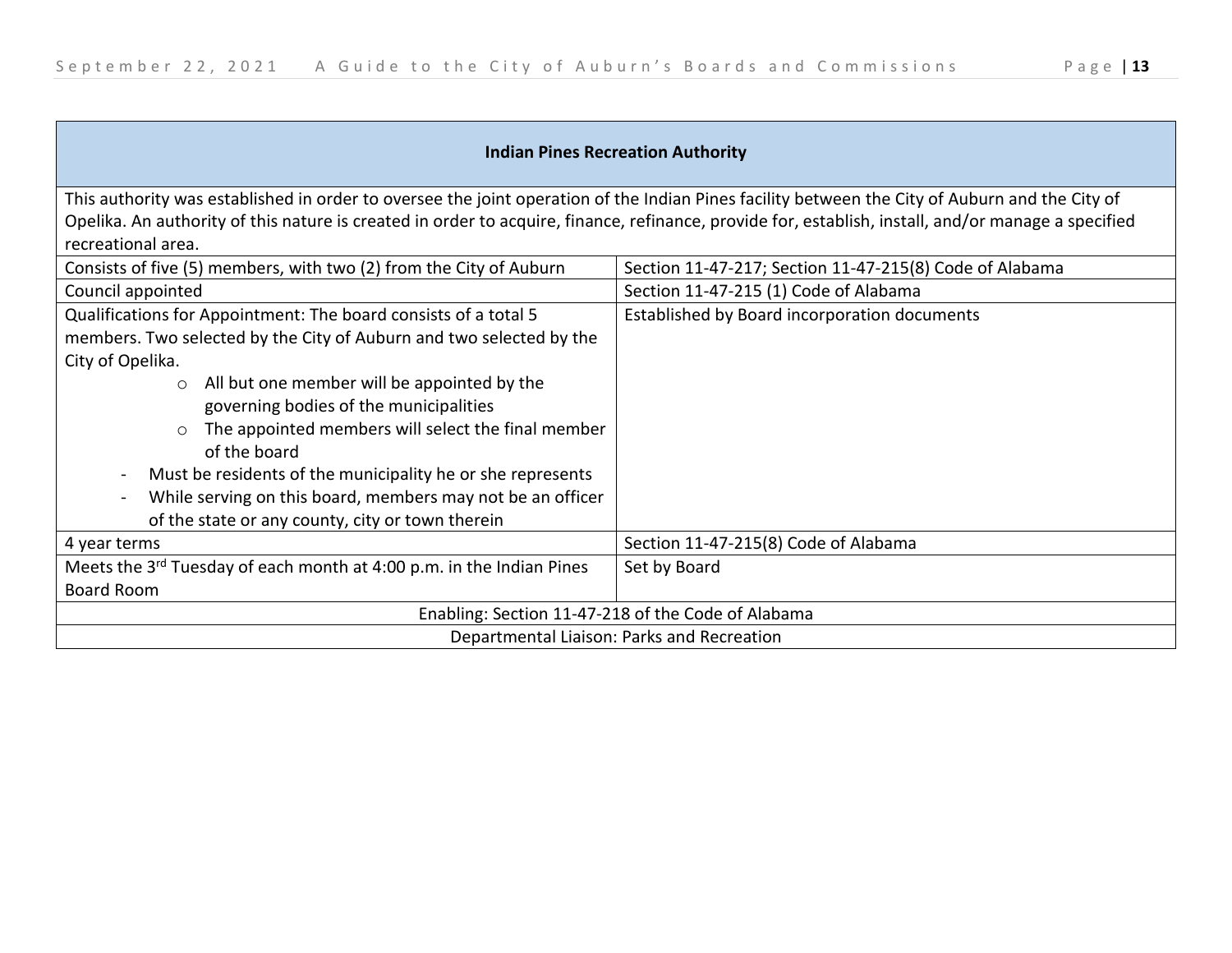| <b>Industrial Development Board</b>                                                                                                                                                                                                                                                                                                                                                                                                                                    |                                  |
|------------------------------------------------------------------------------------------------------------------------------------------------------------------------------------------------------------------------------------------------------------------------------------------------------------------------------------------------------------------------------------------------------------------------------------------------------------------------|----------------------------------|
| The Industrial Development Board was established as a financing conduit for industrial revenue bonds to aid in planning for industrial                                                                                                                                                                                                                                                                                                                                 |                                  |
| development. The IDB may acquire, enlarge, improve, replace, own, lease and dispose of properties to promote industry and trade, provide                                                                                                                                                                                                                                                                                                                               |                                  |
| employment opportunities and encourage investment in the community.                                                                                                                                                                                                                                                                                                                                                                                                    |                                  |
| Consists of nine (9) members                                                                                                                                                                                                                                                                                                                                                                                                                                           | Not less than seven members      |
|                                                                                                                                                                                                                                                                                                                                                                                                                                                                        | Section 11-54-86 Code of Alabama |
| Council appointed                                                                                                                                                                                                                                                                                                                                                                                                                                                      | Section 11-54-86 Code of Alabama |
| Qualifications for appointment: Must be a qualified elector of the City<br>of Auburn; must be a taxpayer in the City of Auburn; must not be an<br>officer or employee of the municipality. Members shall be chosen by<br>the governing body from the membership of the chamber of<br>commerce, board of trade or other similar civic organization. However,<br>in the judgment of the governing body, members may be chosen from<br>outside these civic organizations. | Section 11-54-86 Code of Alabama |
| 6 year terms                                                                                                                                                                                                                                                                                                                                                                                                                                                           | Section 11-54-86 Code of Alabama |
| Meets as needed in the OCM Conference Room                                                                                                                                                                                                                                                                                                                                                                                                                             | Set by board                     |
| Enabling: Title 11 Chapter 54 Article 4 of the Code of Alabama                                                                                                                                                                                                                                                                                                                                                                                                         |                                  |

Departmental Liaison: Economic Development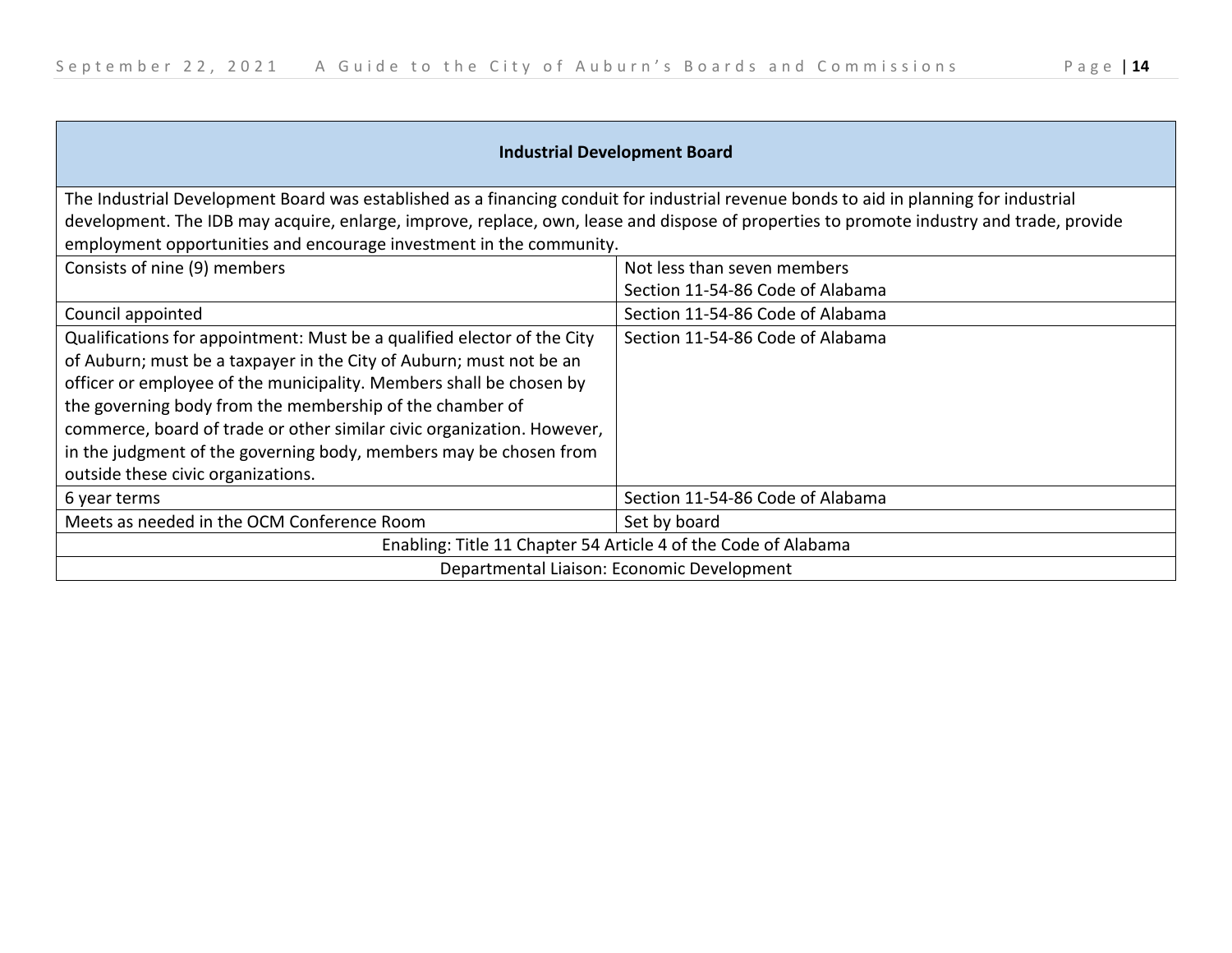| Lee County Youth Development Center                                                                                                          |                      |
|----------------------------------------------------------------------------------------------------------------------------------------------|----------------------|
| The Youth Development Center is a private, non-profit organization established in response to the growing need for shelter and placement for |                      |
| abused and neglected children. The Youth Development Center strives to provide a high standard of quality care, innovative prevention and    |                      |
| treatment programs, and well-trained, qualified staff.                                                                                       |                      |
| Consists of thirteen (13) members, four (4) from the City of Auburn                                                                          | Set by Board Charter |
| Council appointed                                                                                                                            | Set by Board Charter |
| Qualifications for appointment:                                                                                                              | Set by Board Charter |
| 4 year terms                                                                                                                                 | Set by Board Charter |
| Meets the 3 <sup>rd</sup> Monday of each month at noon in the LCYDC Board                                                                    | Set by Board         |
| Room                                                                                                                                         |                      |
| Enabling: LCYDC is a private, non-profit organization                                                                                        |                      |
| Departmental Liaison: None                                                                                                                   |                      |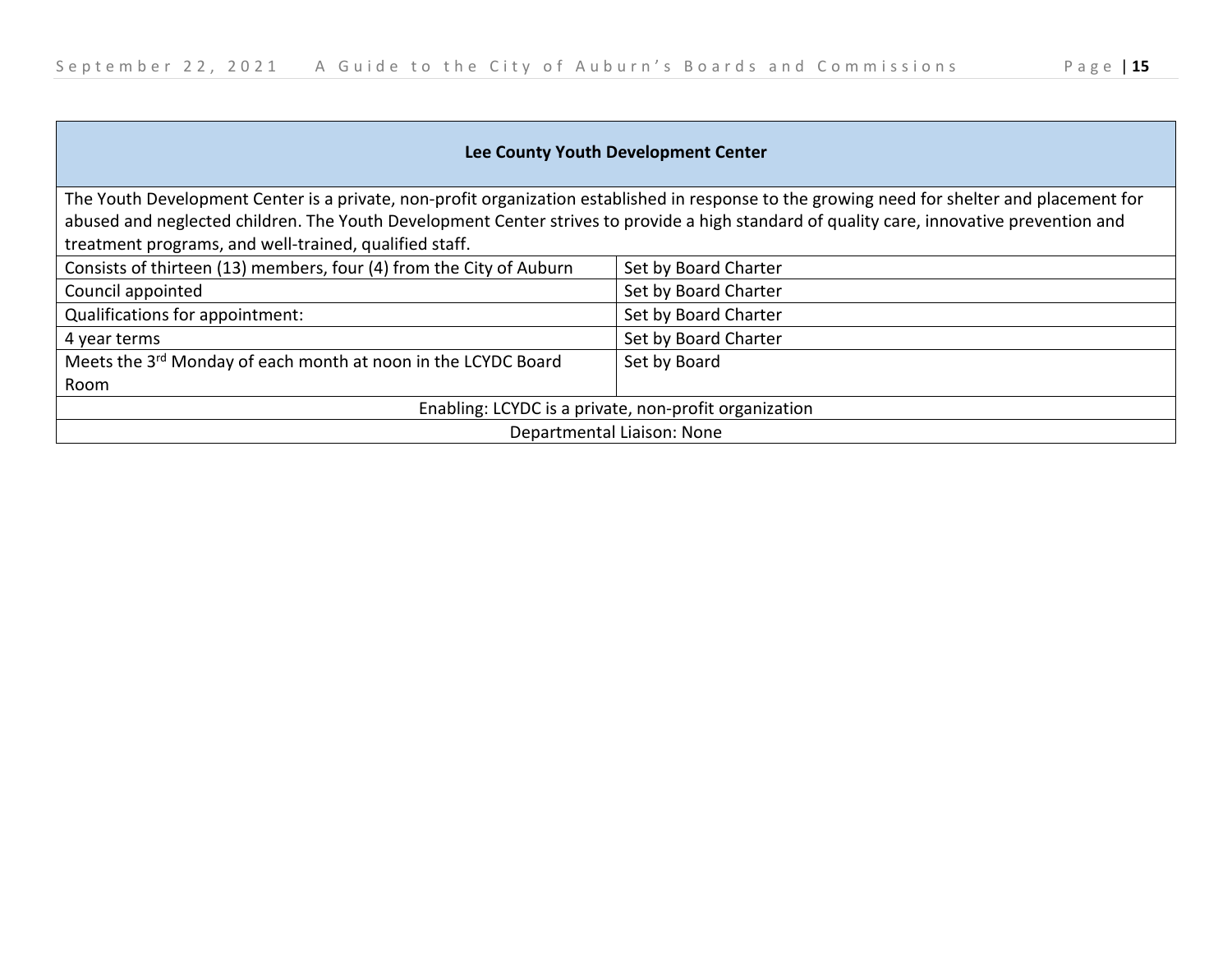| <b>Library Board</b>                                                                                                                                        |                                        |
|-------------------------------------------------------------------------------------------------------------------------------------------------------------|----------------------------------------|
| The City of Auburn Library Board engages in the development of policies for the Auburn Public Library. The Library Board works with the Library Director in |                                        |
| reviewing and formulating policies for providing our community with the best possible library service. Board members also work with the Library Director in |                                        |
| strategic planning for the library's continued quality and sustainability.                                                                                  |                                        |
| Consists of five (5) members                                                                                                                                | Section 11-90-2 of the Code of Alabama |
| Council appointed                                                                                                                                           | Section 11-90-2 of the Code of Alabama |
| No Special Qualifications for Appointment                                                                                                                   | Section 11-90-2 of the Code of Alabama |
| 4 year terms                                                                                                                                                | Section 11-90-2 of the Code of Alabama |
| Meets the 3 <sup>rd</sup> Tuesday of every other month, 4 p.m., Library                                                                                     | Set by Board                           |
| Conference Room                                                                                                                                             |                                        |
| Enabling: Section 11-90 of the Code of Alabama                                                                                                              |                                        |
| Departmental Liaison: Auburn Public Library                                                                                                                 |                                        |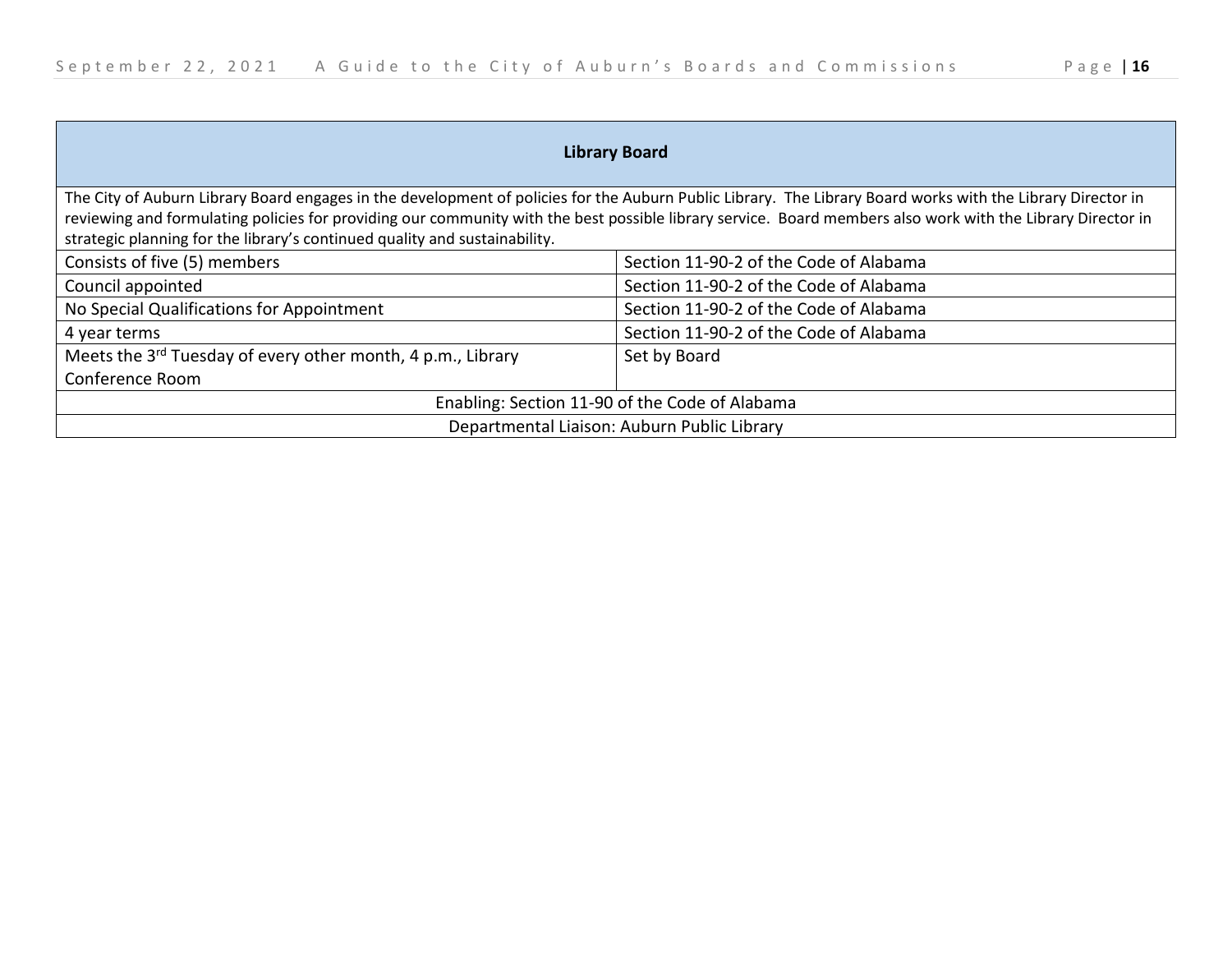## **Metropolitan Planning Organization (MPO) Citizens Advisory Committee**

The Metropolitan Planning Organization (MPO) promotes transportation planning across political boundaries. The MPO plans transportation projects across Auburn, Opelika and Lee County as a group through projects such as the Long Range Transportation Plan, Bike and Pedestrian Plan and the Transportation Improvement Plan.

The Metropolitan Planning Organization Citizens Advisory Committee consists of fifteen members, five of which are City of Auburn residents appointed by the Auburn City Council, with additional members appointed by the Opelika City council and the Lee County Commission. The Committee meets as needed, usually four to five times a year, at the Lee Russell Council of Governments. Appointees serve a four-year term.

The job of the CAC is to review plans from a citizen's point of view and make comments for review by the Technical Advisory Committee (TAC) and the MPO Board of Directors. The TAC is comprised of engineers and technical experts from the three governments along with the Alabama Department of Transportation (ALDOT) and Auburn University. The MPO board of directors consists of the political members of the city councils, county commission and ALDOT.

The CAC meets as needed, usually four or five times a year, to review the various plans for our area. in most cases, the meetings last an hour or less. Below is the list of the current members of the CAC.

| Consists of fifteen (15) members, with five (5) from the City of Auburn | Federal Law                |
|-------------------------------------------------------------------------|----------------------------|
| Council appointed                                                       | <b>MPO Policy</b>          |
| Qualifications for Appointment: Members must live in the jurisdiction   | <b>Federal Law</b>         |
| they represent                                                          |                            |
| 4 year terms                                                            | Federal Law and MPO Policy |
| Meets as needed at the Lee Russell Council of Governments               | <b>MPO Policy</b>          |
| Enabling: 23 USC § 134-135                                              |                            |
| Departmental Liaison: Engineering Services                              |                            |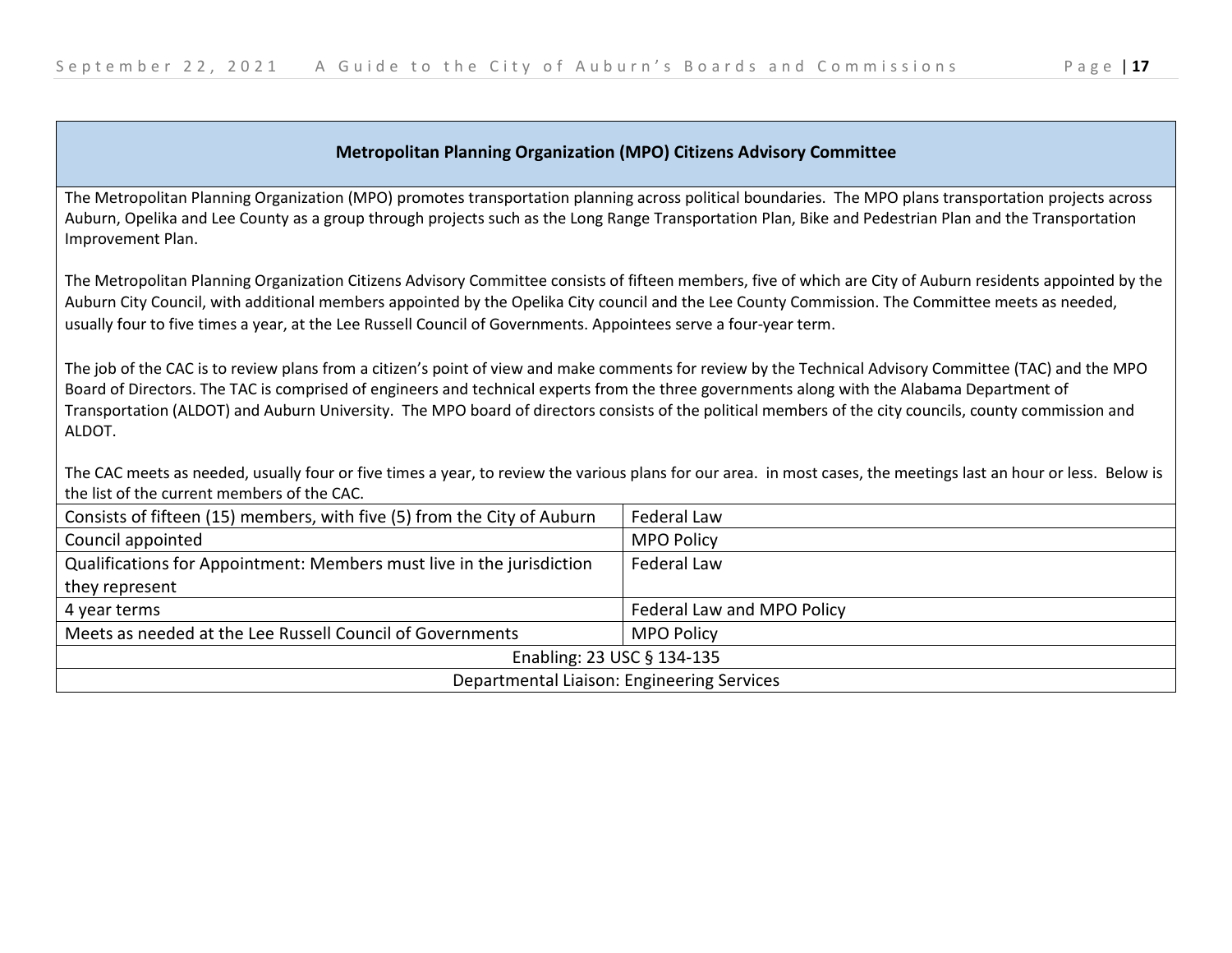| <b>Parks &amp; Recreation Advisory Board</b>                                                                                                                                                                                                                                                              |                                                                |
|-----------------------------------------------------------------------------------------------------------------------------------------------------------------------------------------------------------------------------------------------------------------------------------------------------------|----------------------------------------------------------------|
| This board serves to make recommendations to the Parks and Recreation Director, the City Manager, the Mayor and the City Council concerning<br>the direction, supervision, and promotion of such recreation programs as will contribute to the general welfare of the residents of the City of<br>Auburn. |                                                                |
| Consists of seven (7) members                                                                                                                                                                                                                                                                             | Section 2-96(a) Auburn City Code                               |
| Council appointed                                                                                                                                                                                                                                                                                         | Section 2-96(a) Auburn City Code                               |
| Qualifications for Appointment: Employees of the City of Auburn shall                                                                                                                                                                                                                                     | Section 2-96(b) Auburn City Code                               |
| not be eligible for appointment to the board; Must be a qualified<br>elector;                                                                                                                                                                                                                             | Section 11-60-7 Code of Alabama                                |
| 4 year terms                                                                                                                                                                                                                                                                                              | Section 2-96(a) Auburn City Code                               |
| Meets the 1 <sup>st</sup> Tuesday of each month at 11:45 AM at the Harris Center                                                                                                                                                                                                                          | Set by Board, meets monthly with Parks and Recreation Director |
|                                                                                                                                                                                                                                                                                                           | Section 2-98 of the Auburn City Code                           |
| Enabling: Chapter 2 Article III Division 3 of the Auburn City Code                                                                                                                                                                                                                                        |                                                                |
| Departmental Liaison: Parks and Recreation                                                                                                                                                                                                                                                                |                                                                |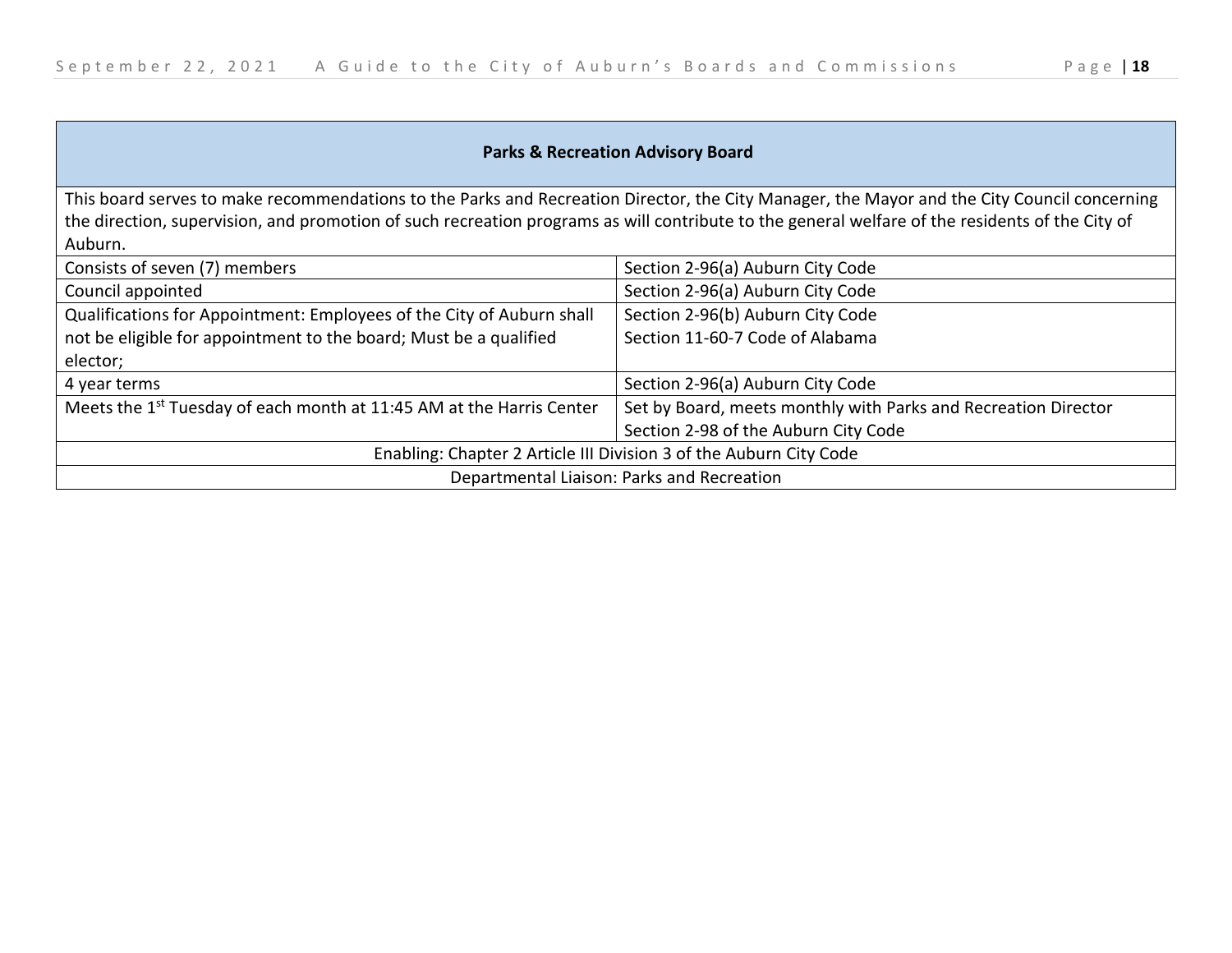| <b>Planning Commission</b>                                                                                                                                                                                                                                                                                                                                                                                                                                                                                                                                                                                                                   |                                                                                                                                    |
|----------------------------------------------------------------------------------------------------------------------------------------------------------------------------------------------------------------------------------------------------------------------------------------------------------------------------------------------------------------------------------------------------------------------------------------------------------------------------------------------------------------------------------------------------------------------------------------------------------------------------------------------|------------------------------------------------------------------------------------------------------------------------------------|
| The Planning Commission studies land use and development trends, collects and analyzes data, and prepares a set of official policies for the<br>future growth and development of the City. These policies are collectively known as the Comprehensive Plan. The implementation of the<br>Comprehensive Plan, in turn, is accomplished by effective administration and oversight of the City Zoning Ordinance and Subdivision<br>Regulations. Amendments to the zoning ordinance require final approval by the City Council, whereas the Planning Commission exercises<br>exclusive authority over amendments to the subdivision regulations. |                                                                                                                                    |
| Consists of nine (9) members                                                                                                                                                                                                                                                                                                                                                                                                                                                                                                                                                                                                                 | Section 17-17 of the Auburn City Code;                                                                                             |
|                                                                                                                                                                                                                                                                                                                                                                                                                                                                                                                                                                                                                                              | Section 11-52-3(a) of the Code of Alabama                                                                                          |
| A Class 6 municipality with a council-manager form of government may                                                                                                                                                                                                                                                                                                                                                                                                                                                                                                                                                                         | Section 17-20 of the Auburn City Code;                                                                                             |
| provide by ordinance for the members of the municipal planning<br>commission to be appointed by the city council in lieu of appointment<br>in the manner provided in Section 11-52-3 of the Code of Alabama;<br>provided that the mayor or his or her designee shall be a voting<br>member of the planning commission and the mayor shall appoint all<br>remaining members of the planning commission subject to approval by<br>the city council.                                                                                                                                                                                            | Section 11-52-15 of the Code of Alabama                                                                                            |
| A member serving on the city council of a Class 6 municipality with a<br>council-manager form of government or an employee of a Class 6<br>municipality with a council-manager form of government may not<br>serve as a member of the municipal planning commission.                                                                                                                                                                                                                                                                                                                                                                         | Section 11-52-15 of the Code of Alabama                                                                                            |
| 6 year terms                                                                                                                                                                                                                                                                                                                                                                                                                                                                                                                                                                                                                                 | Section 11-52-3(c) Code of Alabama                                                                                                 |
| Meets the 2 <sup>nd</sup> Thursday every month at 5:00 p.m. in Council Chamber                                                                                                                                                                                                                                                                                                                                                                                                                                                                                                                                                               | Set by Commission, the Commission shall hold at least one regular<br>meeting in each month. Section 11-52-4 of the Code of Alabama |
| Enabling: Chapter 17, Article II of the Auburn City Code; Title 11, Chapter 52 of the Code of Alabama, especially 11-52-3 and 11-52-15                                                                                                                                                                                                                                                                                                                                                                                                                                                                                                       |                                                                                                                                    |
| Departmental Liaison: Planning                                                                                                                                                                                                                                                                                                                                                                                                                                                                                                                                                                                                               |                                                                                                                                    |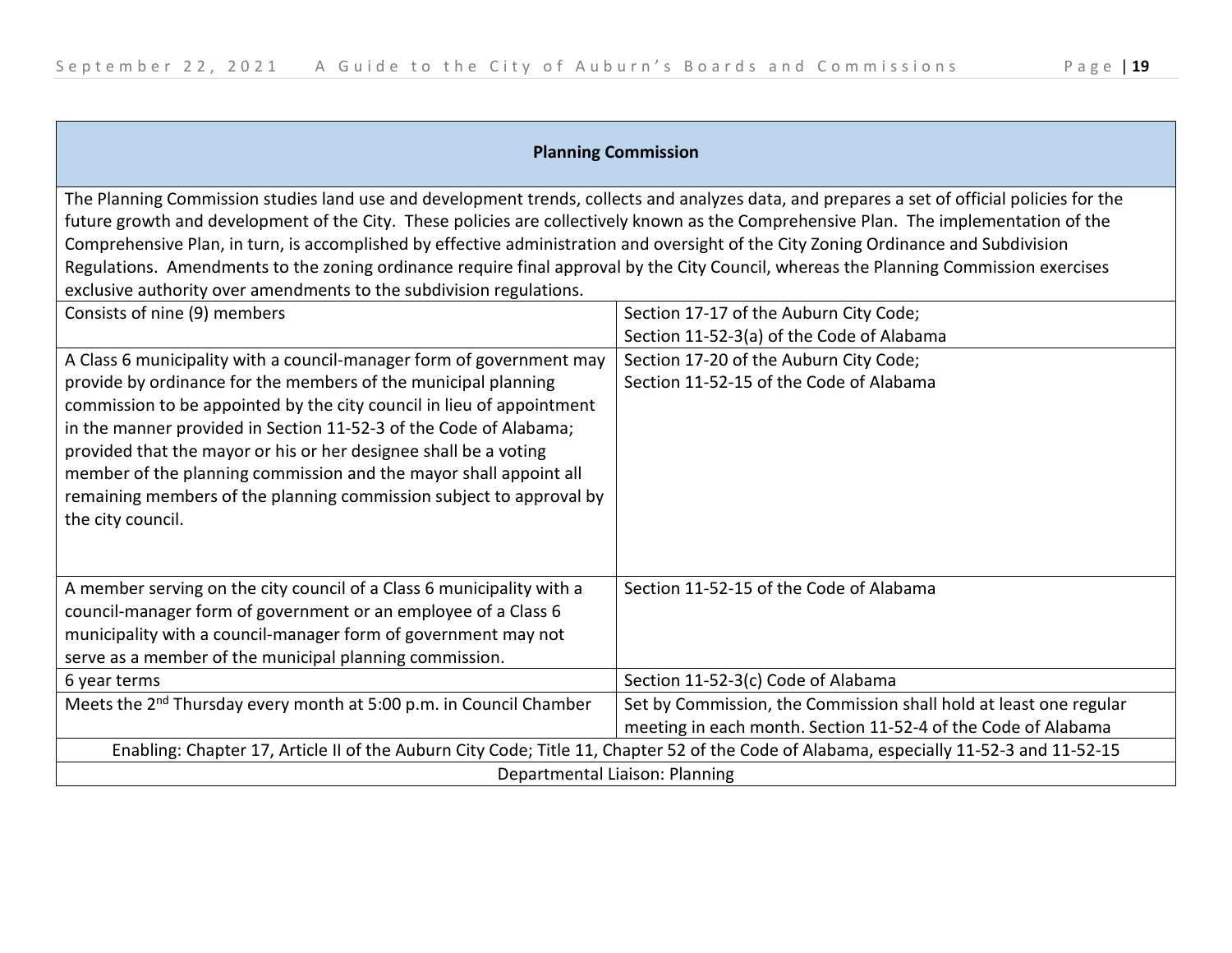$\overline{\phantom{a}}$ 

| <b>Public Park &amp; Recreation Board</b>                                                                                                                                                                                                                                                               |                                                                            |
|---------------------------------------------------------------------------------------------------------------------------------------------------------------------------------------------------------------------------------------------------------------------------------------------------------|----------------------------------------------------------------------------|
| The Public Park & Recreation Board is a financing conduit that plans and develops recreation projects. This board may also manage projects as<br>selected and approved by the Parks & Recreation Advisory Board. It is not involved with the general management of parks or recreational<br>facilities. |                                                                            |
| Consists of three (3) members                                                                                                                                                                                                                                                                           | Not less than three (3) members, Section 11-60-7 of the Code of<br>Alabama |
| <b>Council Appointed</b>                                                                                                                                                                                                                                                                                | Section 11-60-7 of the Code of Alabama                                     |
| Qualifications for Appointment: must be duly qualified electors of and<br>taxpayers in the municipality, must not be an employee of the<br>municipality                                                                                                                                                 | Section 11-60-7 of the Code of Alabama                                     |
| 6 year terms                                                                                                                                                                                                                                                                                            | Section 11-60-7 of the Code of Alabama                                     |
| Meets as needed in OCM Conference Room                                                                                                                                                                                                                                                                  | Set by Board                                                               |
| Enabling: Title 11 Chapter 60 of the Code of Alabama                                                                                                                                                                                                                                                    |                                                                            |
| Departmental Liaisons: Economic Development, Parks & Recreation                                                                                                                                                                                                                                         |                                                                            |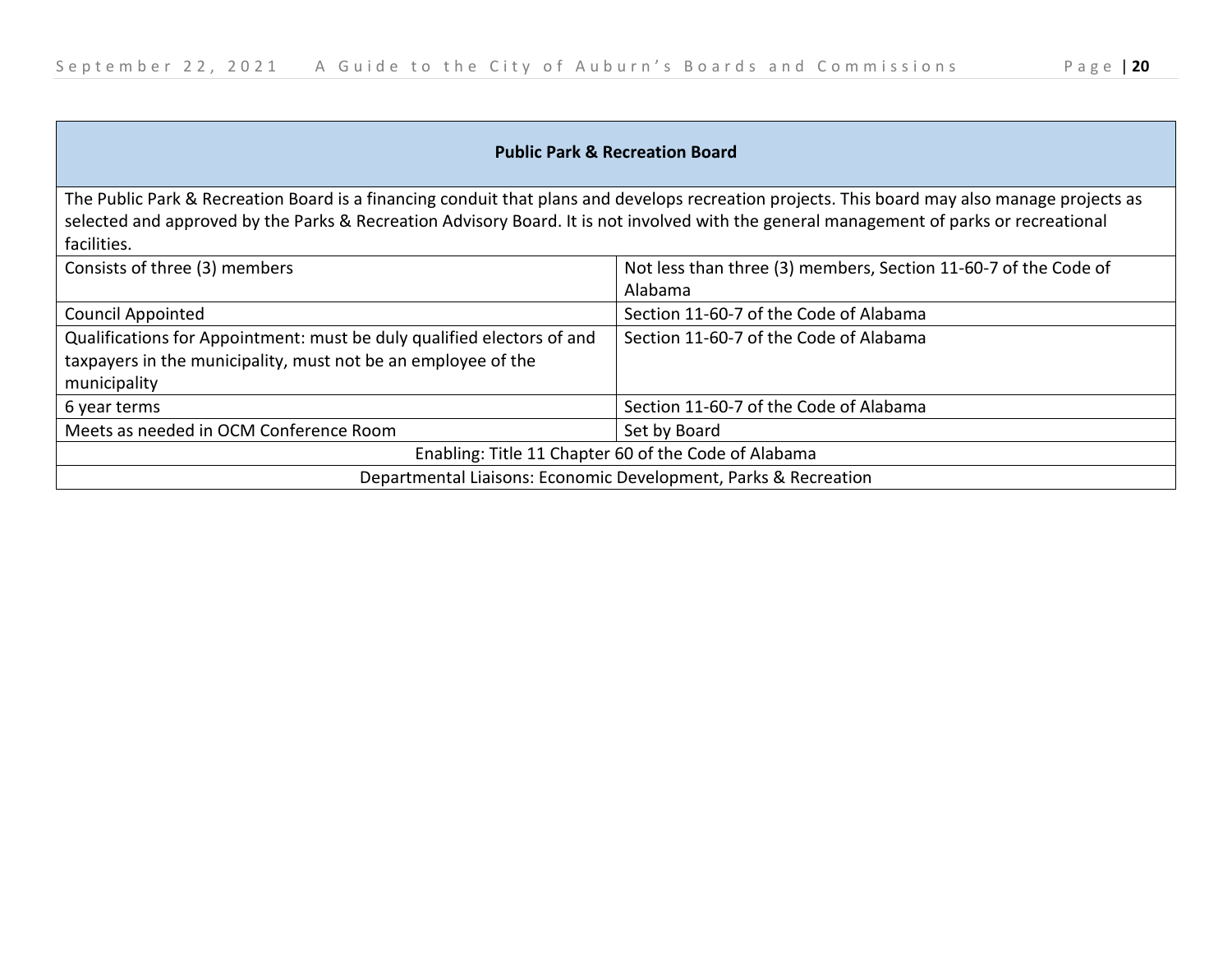| <b>Tree Commission</b>                                                                                                                          |                                       |
|-------------------------------------------------------------------------------------------------------------------------------------------------|---------------------------------------|
| The Tree Commission may make recommendations to the City Council through the City Manager relative to a tree planting program and may           |                                       |
| recommend the type and kind of trees to be planted on municipal streets, parks and other public places within the city. The commission also may |                                       |
| make recommendations on the care and treatment of trees, provide educational programs, provide tree giveaways and act as tree advocates. A      |                                       |
| local Tree Commission is necessary to attain a Tree City Designation.                                                                           |                                       |
| Consists of nine (9) members                                                                                                                    | Section 2-111 of the Auburn City Code |
| Council appointed                                                                                                                               | Section 2-111 of the Auburn City Code |
| Qualifications for Appointment: Must be a citizen of the City of Auburn                                                                         | Section 2-111 of the Auburn City Code |
| 3 year terms                                                                                                                                    | Section 2-111 of the Auburn City Code |
| Meets the 1 <sup>st</sup> Friday each month at 11:30 AM at Auburn Chamber                                                                       | Set by Commission                     |
| Enabling: Chapter 2, Article III, Division 4 and Section 71-67 of the Auburn City Code                                                          |                                       |
| Departmental Liaison: Public Works Department                                                                                                   |                                       |